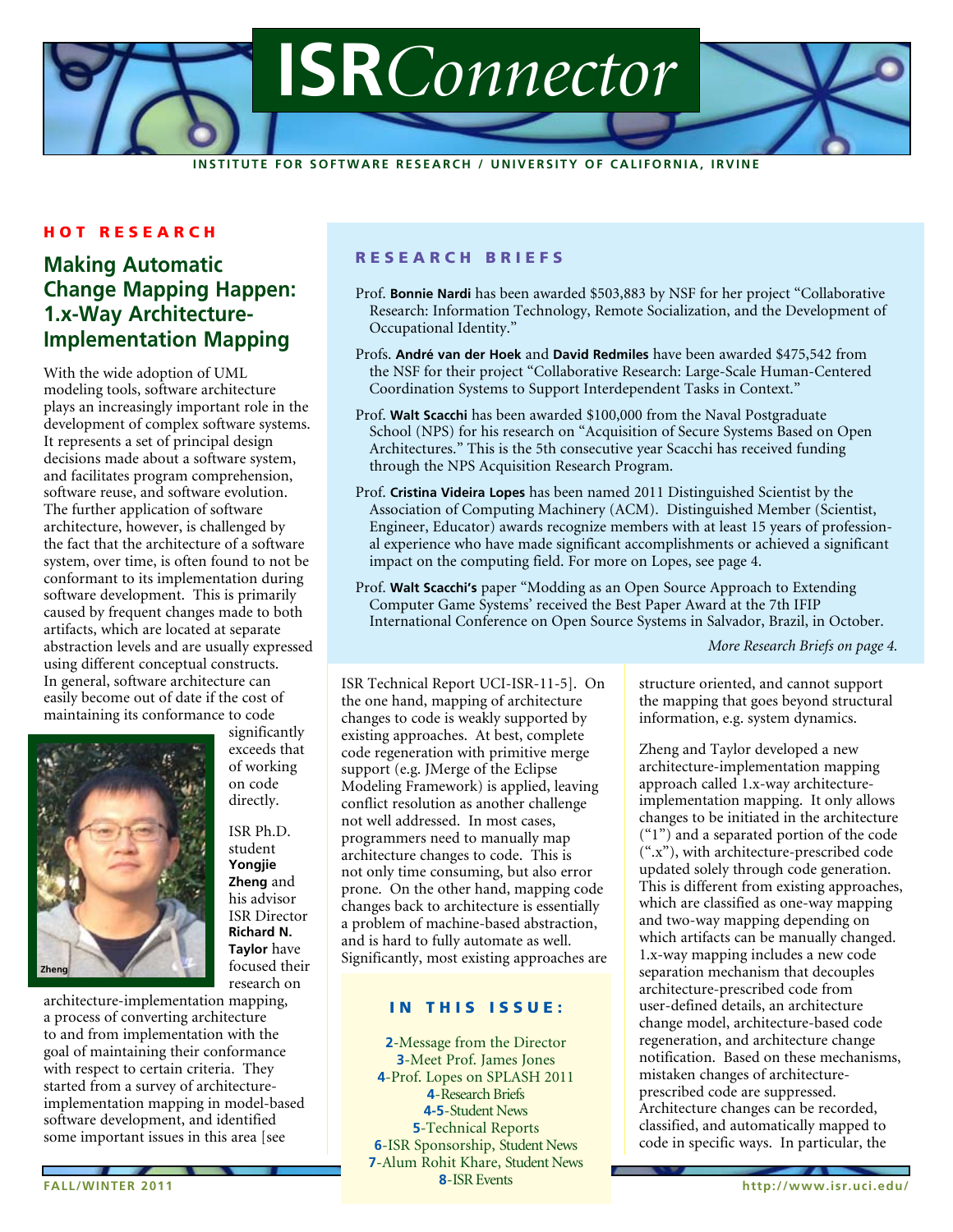# **MESSAGE FROM THE DIRECTOR**

#### **Substance, Immediacy, and Focus**

Social media thrives on immediacy. Whether a tweet, a Facebook update, or a post to a Google+ stream, the focus is "what's going on now." The seductive character



of immediacy, or at least of social media, unfortunately often seems to foster shallow relationships and shallow thinking. Students walking around campus today are often less aware of their surroundings, and of each other, for many seem glued to staring at their "smart"phones while listening to music. I frequently receive requests to become "friends" with someone on Facebook whom I have never heard of; stories abound of people who have hundreds of Facebook friends, yet are lonely for meaningful human relationships.

The siren character of immediacy plays out in technology development, too. One year ago in this forum I needled the research community for failing to consistently address deep, critical problems, attributing this failure at least in part to

the current nature of publication processes and funding mechanisms which incentivize work done under the lamppost – because the results are more immediate. Corporate technology initiatives, though, perhaps deserve the prize for succumbing to the siren call of immediacy: the lemming-like rush to the latest buzzword or technology makes responsible engineers blush. Whether it be XML, virtualization, "the Cloud," "Cyber", social media, SOAs, Web 2.0, open source, crowd-sourcing, or out-sourcing, the line forms quickly behind whatever is the latest thing, for that "thing" will surely be the ticket to fixing the organization's problems and lead to commercial success. Indeed, as a technologist, you're expected to embrace technology almost unconditionally. Any caution — that maybe just because it's new doesn't mean it's the best solution to all known problems — is seen as backwards and Luddite.

The crazy thing is, everybody knows this is crazy. If you ask someone what their company is doing, you'll hear about the latest silver bullet, followed by an apologetic admission, sotto voce, that everyone knows the silver bullet is a plastic slug. Nonetheless the corporate troops must dutifully salute the slogan, all the while trying to identify genuinely appropriate technologies (including novel ones!) and incrementally improve what's been proven.

The mission of ISR – and corporate technology leaders – has to be to keep the focus where it should be: on the deep, hard, lasting-value topics. Researchers in a university have an amazing privilege, and responsibility, to keep such a focus (yet must battle the publication and funding forces to do so!). I would argue that companies must do the same, for their long-term success. Recent tributes to Steve Jobs sometimes point this out: he earnestly strove to get a design right, and invested deeply in study that led to Apple's terrific designs. He did not follow the slogans; he did not succumb to the siren call of immediacy. He did create the new, but the focus was not the immediate.

My chief priority for ISR in the coming years is to focus on design. Design has proven to offer continuing deep challenges for research, yet nonetheless yields rich fruit along the way. Design is an engine that can power corporate strength. Its challenges range from the very technical to the social. I trust you will read more about our work in design in future issues of the **ISR** *Connector*. Design is worthwhile, and design challenges require sustained focus. Now excuse me while I go update my Facebook page…

ISR Director **Richard N. Taylor** can be reached at taylor@uci.edu.

behavioral architecture-implementation mapping is supported with modeled system dynamics generated into a program construct that is not manually modifiable by programmers.

Figure 1 (page 3) shows an overview of 1.x-way mapping. It is assumed that all the development activities shown in the figure take place in an integrated software development environment (IDE), where the tools used for creating and managing the system at different abstraction levels are able to communicate with each other and share information. A typical example of such an environment is the Eclipse platform. Software architecture in 1.x-way mapping is modeled as a configuration of components with executions of significance (i.e. behaviors) defined by UML-like sequence diagrams and state diagrams.

As shown in the figure, the implementation of each architecture component is separated into two independent program elements (e.g. classes): architecture-prescribed code and implementation details. The former is automatically generated. It codifies all the externally visible information of a component that is specified in the architecture, including its identity, interfaces, and properties. The latter represents the internal implementation of a component that is to be manually developed by programmers. In addition, user-defined code provides a set of lowlevel operations, or primitive operations, from which high-level operations in architecture-prescribed code are constructed. Meanwhile, available architecture resources (e.g. required interfaces) are passed to user-defined code in the implementation of those low-level operations.

On top of the separated code, three tools (represented by ovals in the figure) work closely in the IDE to map architecture changes to the code. Architecture Editor is responsible for the manipulation of architecture models. In particular, it maintains an explicit change model that records and classifies all the considered architecture changes. Mapping Tool is able to automatically map most of the changes to code without requiring manual work on the code, given that all the information about the kinds of changes is recorded in the change model. For those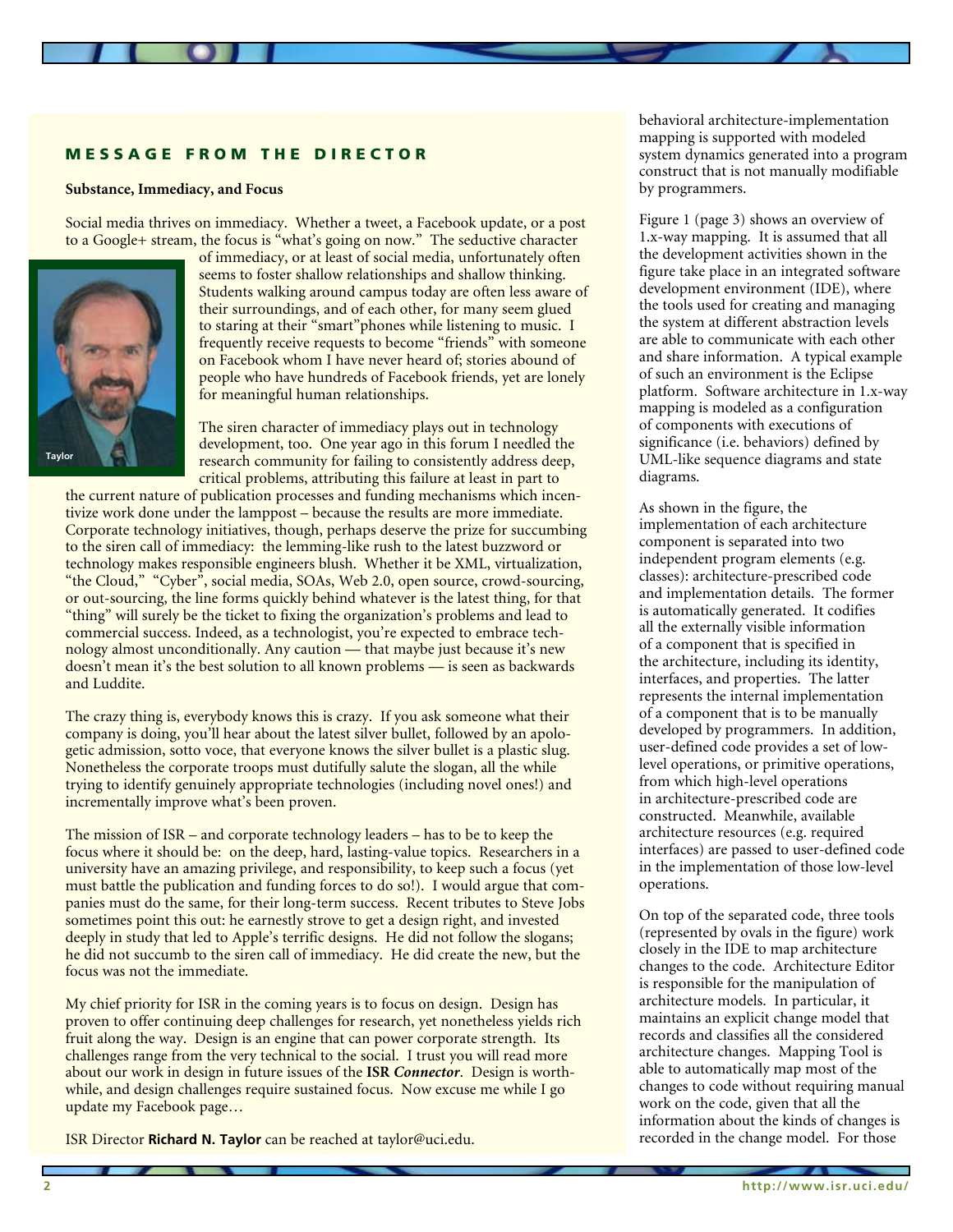architecture changes that may require modifications to user-defined code, change notifications are sent to Code Editor. In response, warning messages are prompted in the code to highlight changes that have to be made. To reduce the number of unnecessary notifications, a plug-in can be built to allow programmers to register for particular kinds of architecture changes. This is a future task for Zheng and Taylor, thus it is represented by a dashed line in the figure.

To this end, an architectureimplementation mapping tool of 1.x-way mapping has been built and integrated into ArchStudio 4, an Eclipse-based architecture development environment that was developed by ISR alumnus Dr. **Eric M. Dashofy**, now at The Aerospace Corporation. The initial research results of 1.x-way mapping have been published and presented at the International Conference on Automated Software Engineering (ASE 2011) in November and the International Conference on Software Engineering (ICSE 2011) in May. Further results are currently under submission.

For more information on Zheng and 1.x-way architecture-implementation mapping, visit:

*http://www.isr.uci.edu/~zhengy/*

Zheng can be reached at zhengy@ics.uci.edu.





# FOCUS ON FACULTY **Meet Software Sleuth Prof. James A. Jones**

Whereas many view software system complexity, immensity, and dynamism as formidable difficulties, ISR Professor **James A. Jones** views these traits with excitement. "Software is a living artifact — constantly changing — full of complexities and intricacies that are fascinating to imagine" says Jones. He puts such imagination to work through his research, which assists developers in understanding how programs are behaving — both correctly and incorrectly — for performing maintenance tasks and for finding and fixing bugs.

> According to Jones, the fundamental artifact to study for software is its source code. Unlike artifacts such as requirements, formal specifications, and design documents, the source code is nearly always present and available to its developers, regardless of the diligence, maturity, or conformity of the development organization. Also, unlike those other artifacts that are often not kept up-to-date, source code is practically guaranteed to be an accurate and current representation of the actual functionality of the software. Moreover, the source code contains rich information such as embedded documentation, in the form of source-code "comments" and identifier names.

> However, the aspects of completeness and up-to-dateness of the source code come at a cost: this artifact is complex, exhibits myriad behaviors when executed, usu

ally contains bugs, and is ever-changing. As Jones explains, "An instruction in the source code may set the value for variable 'X'. 'X' may be referenced and used in ten other instructions. And that variable, 'X,' might also affect execution paths through five predicates (such as 'if' or 'while' instructions that check its value). So, in this example, the definition of 'X' directly affects 15 instructions, but each of those affected instructions in turn affects another set of statements, and so on. Altogether, the set of ways individual instructions can affect other instructions creates a large and complex web of influence." To further describe such complexities, Jones continues, "...think about the execution of that program — billions of individual instructions firing in the blink of an eye." Additionally, "...the source code is often modified daily, and those modifications change those instructions' relationships in sometimes drastic ways, and other times, in subtle but insidiously destructive ways."

Jones attacks these challenges head-on by gathering all such artifacts, and then processing and analyzing them, using methods borrowed from statistics, compilers, and information-visualization research, to create models of the program and techniques that work on those models. One such technique Jones created, called Tarantula, has become an influential and widely cited body of work for describing where bugs are located. Tarantula works by observing program execution and performing correlation analyses to determine the precise instructions that correlate with program failure. The analysis results are then displayed on a visualization of the program that allows a developer to find the bugs.

A recent example of such work includes techniques and large-scale program models developed by Jones and his research group that enable developers to view and explore the source code. Specifically, the models describe webs of relationships between instructions in programs, and exhibit emergent behaviors of software source code. From such models and techniques, developers can be "steered" through an exploration of the program for such tasks as understanding the root cause of bugs or understanding the preconditions that give rise to the manifestation of those bugs. Additionally, functionalities in the software that cross-cut the structure of the program can be identified and mapped to assist developer comprehension or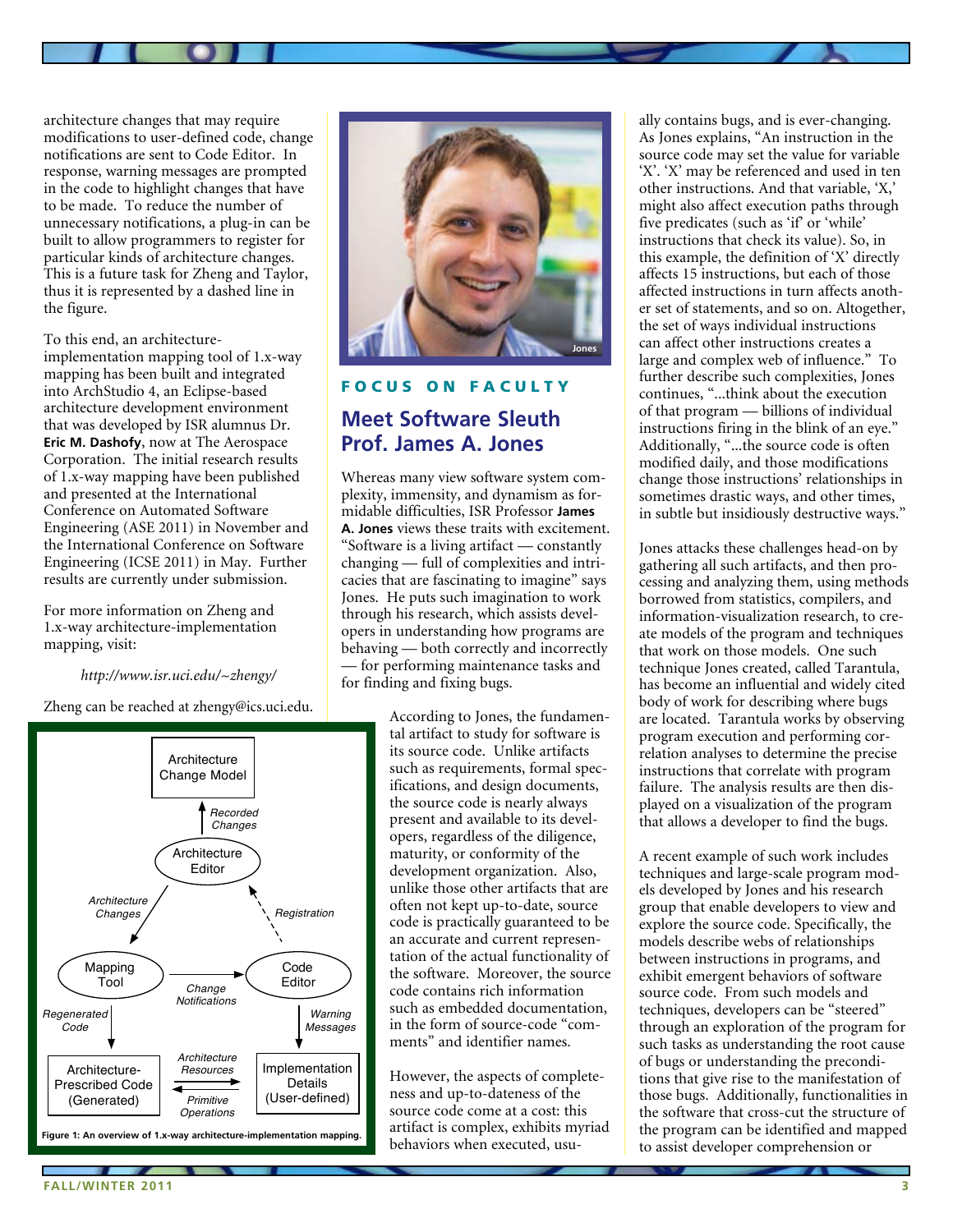# ISR STUDENT **NEWSBRIEFS**

**Francisco Servant** (J. Jones, advisor) presented his short paper "History Slicing" at the 26th IEEE/ACM



Int'l Conf. on Automated Software Engineering (ASE) in Lawrence, KS, in Nov. It was co-authored by his advisor Prof. **James Jones.** Servant spent his

summer as an intern at Microsoft Research in Redmond, WA in the Empirical Software Engineering group working on a project to mitigate the complexity of branching within the development process.

**Fang Deng** (J. Jones, advisor) presented her short paper "Inferred



Dependence Coverage to Support Fault Contextualization" at the 26th IEEE/ ACM Int'l Conf. on Automated Software Engineering in Lawrence, KS,

in Nov. The paper was co-authored by her advisor Prof. **James Jones.** 

**Tiago Proenca** (A. van der Hoek, advisor) spent his summer as



an intern at Google where he worked with the Google Photos team on Google+ photos. He designed and implemented a new view that shows all people that

have been tagged with a given user. Proenca is a recipient of the Miguel Velez Fellowship.

inform possible refactoring maintenance.

Another example includes the development of techniques for the exploration and comprehension of the evolution of a program. Jones's group developed models of fine-grained software evolution that track the lineage of each source-code instruction throughout the lifetime of the software system. The goal is to enable developers to query and thus understand of how features of the software were changed, in a fast, easy way that might allow for patterns to be observed in the software evolution. Such patterns can inform many software development and maintenance tasks. One such task that is currently being developed is the recommending of which developer has the most expertise for fixing a bug.

Jones's research group — the Spider Lab — includes Ph.D. students **Francisco Servant**, **Nicholas DiGiuseppe**, and **Fang Deng**, M.S. student **Vijay Krishna Palepu**, and undergraduate student **Theodore Suzukawa**. Jones's research has been funded by grants from NSF, Google, Boeing, and Tata Consultancy Services.

For more information on Jones and his research group, see:

*http://www.isr.uci.edu/~jajones http://spideruci.org*

Contact Jones at: jajones@ics.uci.edu.

### RESEARCH BRIEFS

**Prof. Cristina Lopes Reflects on Producing SPLASH 2011**

I had the honor of chairing the ACM Conference on Systems, Programming, Languages and Applications: Software for Humanity (SPLASH/OOPSLA) this year (http://splashcon.org). That means that I

was like a Producer, and got to do all the work behind the scenes to make the conference come to life. After a year and a half of "programming," I



pressed "run" on October 21. It's a little crazy if you believe in agile. A whole year and a half of designing and "programming," with no testing whatsoever, no small chunks, just a long process of envisioning, estimating, guessing, coordinating, signing contracts, making decisions; then we unleash the event over 5 days with almost 600 people and hope for the best!

- Prof. **André van der Hoek's** Software Design and Collaboration Laboratory is now moderating and administering the ACM SIGSOFT SEWORLD email list which serves the software engineering community through dissemination of time-sensitive information relevant to the field of software engineering research (http://www.sigsoft.org/seworld/).
- Prof. **Gloria Mark** has received \$30,000 from Northrop Grumman for her research on human cognition mechanisms, multitasking collaboration skills and multimedia audio/visual sensory methods to enhance intelligence analysts' performance and efficiency in a multi-source, multi-session chat environment.
- Prof. **Walt Scacchi** gave the opening keynote address on "Free/Open Source Software Development as an Approach to Global Software Engineering" at the 6th. Int'l Conference on Global Software Engineering, in Helsinki, Finland in August. He also gave a talk on "Advances and Challenges for Decentralized Command and Control Systems Based on Computer Games and Virtual World Technologies" at Northrop Grumman, Redondo Beach, CA in December.
- Prof. **Alfred Kobsa** gave a talk on "Personalization and Privacy" at Microsoft Research, Redmond, WA in August.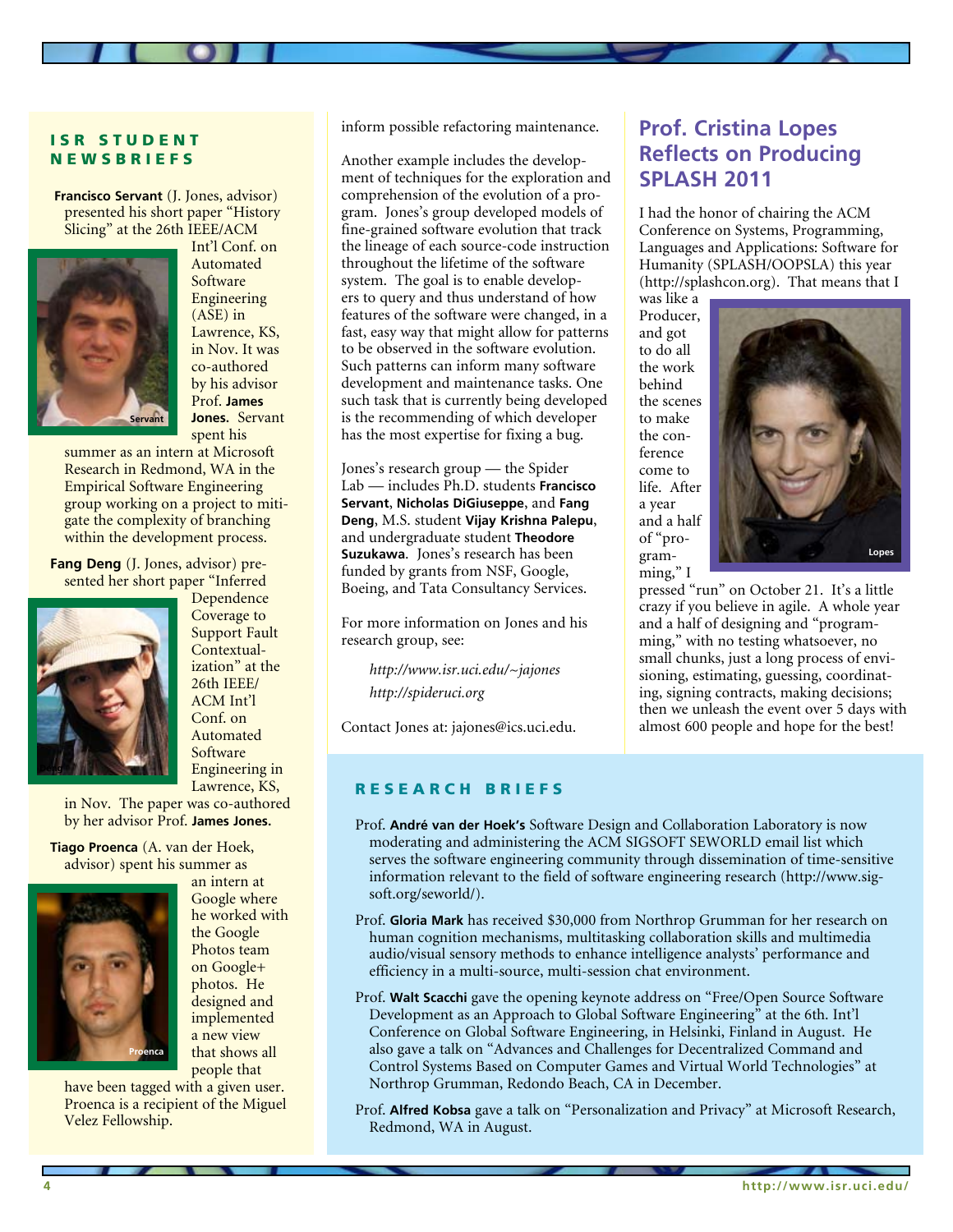So what's involved in producing a conference like SPLASH?

For the most part, there is a huge amount of coordination work that needs to be done. The producer coordinates with the ACM (sponsor), the hotel/venue, the A/V and Internet people, external restaurants/ entertainment, industry supporters, and the registration people, among other miscellaneous services. This is the administrative, logistic, and operational side of the conference. For these aspects, I brought in ISR's Technical Relations Director **Debra Brodbeck**, who is an absolute maniac when it comes to getting things done. We're so very lucky to have her at UC Irvine...!

There are also strategic and content aspects to producing a conference. When I accepted the role of General Chair, I realized the conference was in flux trying to find its position in a context that is quite different from that of the 90s, when OOP was the big thing and everyone wanted to go to OOPSLA. It was this strategic challenge that enticed me. My goal was to formulate a mission statement for SPLASH that goes beyond catchy, meaningless groups of words, and that truly captures the uniqueness of this community.

So, what is the uniqueness of SPLASH? Why would someone attend SPLASH as opposed to, say, RubiConf, EclipseCon, Goto, Qcon, or academic conferences like PLDI, POPL, and the like? SPLASH sits right at the edge of these two types of conferences. Indeed, for about two decades or so, OOPSLA has been right on the edge where academic and industrial research meets advanced development. It's a balancing act at that edge, and SPLASH continues in this vein. This year, the first keynote speaker was Turing award winner Ivan Sutherland; the third keynote speaker was Mr. JavaScript Brendan Eich; the keynote speaker in the middle was a Swiss academic, Markus Puschel, with some pretty wacky ideas on performance/productivity. Where else could we possibly find this combination of keynote speakers in one conference?!

This edge is not for everyone. Many people are better served if they go to conferences that have only Eich, Sutherland, or Puschel types of speakers, but not the combination of the three. And that's ok. But this is the uniqueness of SPLASH: it's a hybrid, a melting pot of software development approaches. As you go from session to session you may have the

# **ISR Technical Reports Available Online**

ISR technical reports present information resulting from student and faculty research carried out under the auspices of the Institute. They showcase early results not available in print elsewhere. ISR technical reports are available in PDF on the ISR website. Recent reports include:

**"A Rationalization of Confusion, Challenges, and Techniques in Model-Based Software Development"** Yongjie Zheng, Richard N. Taylor UCI-ISR-11-5, August 2011

**"Mapping Software Architecture Styles and Collaboration Patterns for Engineering Adaptive Mixed Systems"** Christoph Dorn, Richard N. Taylor UCI-ISR-11-4, June 2011

**"The Future of Research and Challenges in Computer Games and Virtual World Environments"** Walt Scacchi, Magda El Zarki, and others UCI-ISR-11-3, June 2011

All ISR technical reports are available at:

*http://www.isr.uci.edu/tech-reports.html*

# ISR STUDENT **NEWSBRIEFS**

**Hitesh Sajnani's** (C. Lopes, advisor) paper "Application Architecture



Discovery: Towards Domaindriven, Easily Extensible Code Structure" received the Best Paper Award in the industrial track at the 18th Working

Conference on Reverse Engineering (WCRE), Limerick, Ireland in Oct. The paper was co-authored by Ravindra Naik (Tata, India) and his advisor Prof. **Cristina Lopes**. Also, Sajnani served as a student volunteer at SPLASH 2011 in October.

**Joel Ossher** (C. Lopes, advisor) presented his paper "File Cloning in



Open Source Java Projects: The Good, The Bad, and The Ugly" at the 27th IEEE Int'l Conf. on Software Maintenance (ICSM) in Sept. The paper was co-authored

by Ph.D. student **Hitesh Sajnani** and his advisor Prof. **Lopes.** Also, Ossher served as Student Volunteer Co-Chair for SPLASH 2011 in Oct.

**Nicholas DiGiuseppe** (J. Jones, advisor) presented his paper "Fault

**DiGiuseppe**

Interaction and its Repercussions" at the 27th IEEE Int'l **Conference** on Software Maintenance in Williamsburg, VA in Sept. The paper was coauthored by his

advisor, Prof. **James Jones**.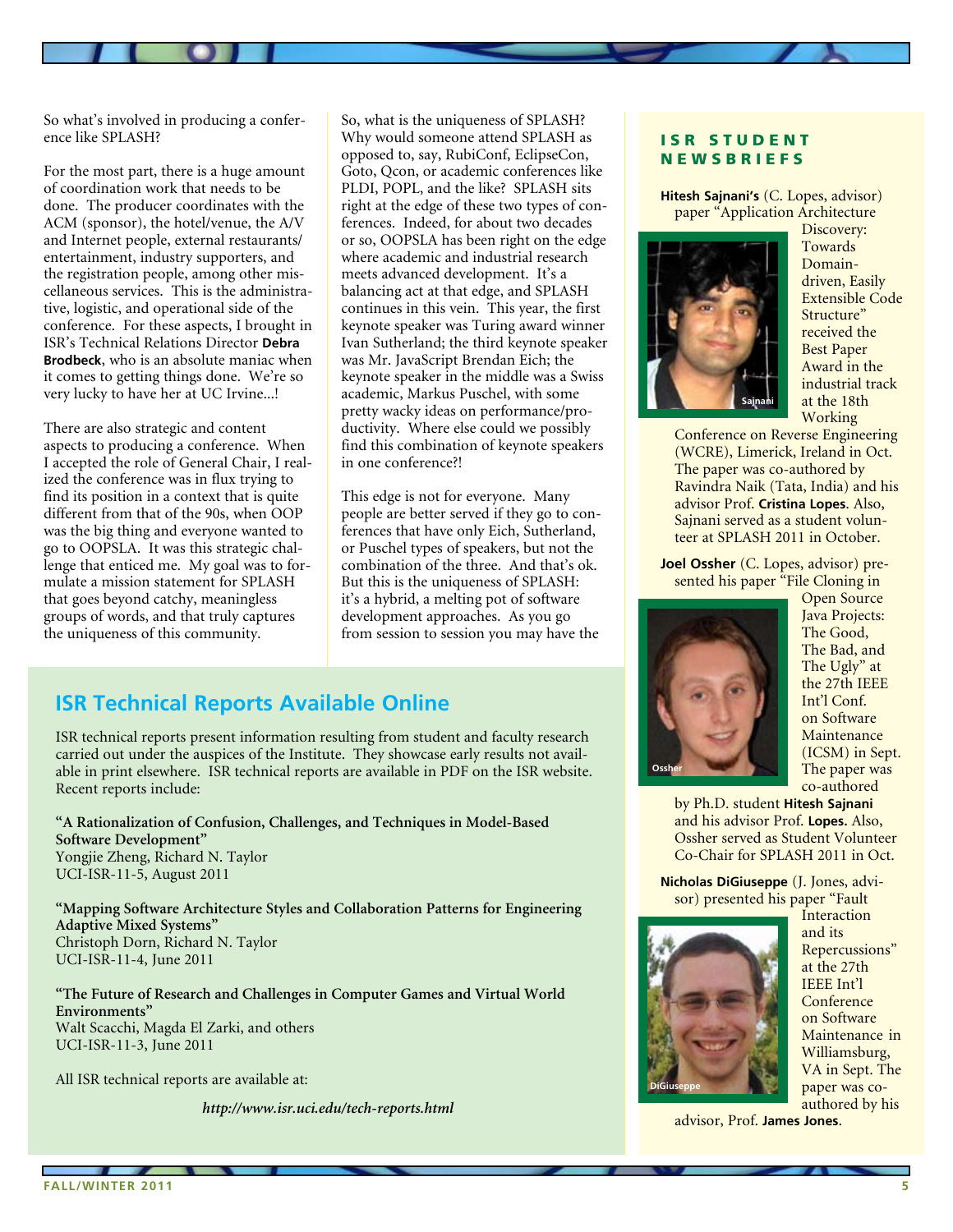# ISR STUDENT **NEWSBRIEFS**

**Silvia Lindtner** (P. Dourish, advisor) is a recipient of the China Scholarship



Council's Chinese Government Scholarship. Additionally, she will present her paper "Cultural Appropriation: Information Technologies as Sites of

Transnational Imagination" at the ACM Conference on Computer Supported Cooperative Work in February, in Seattle, WA. The paper is co-authored by Ken Anderson (Intel) and her advisor Prof. **Paul Dourish**.

**Bart Knijnenburg** (A. Kobsa, advisor) presented his paper "A Pragmatic



Toolbox to Support the User-Centric Evaluation of Recommender Systems" at the 5th ACM Conference on Recommender Systems, in Chicago, IL in October. The

paper was co-authored by Martijn C. Willemsen (Eindhoven Univ. of Technology, The Netherlands) and his advisor Prof. **Alfred Kobsa**.

#### **Thomas Debeauvais** and **Arthur**

**Valadares** (C. Lopes, advisor) presented their poster "RCAT: a RESTful Clientscalable ArchiTecture" at the 2011 International Workshop on Network and Systems Support for Games in Ottowa, Canada in October. The poster was coauthored by their advisor Prof. **Cristina Lopes.**

**For more information** on students: *http://www.isr.uci.edu/people.html*

### WANT TO GET INVOLVED?

Sponsoring ISR has many benefits. It enables your company to form closer ties with our faculty and students, puts you on the fast track to our leading edge research, and gives you first crack at our experimental software tools. Choose from five levels of sponsorship:

| <b>Support Level</b>   | Annual   |
|------------------------|----------|
| Friend                 | \$10,000 |
| Affiliate—Research     | \$30,000 |
| Affiliate—Visiting     | \$40,000 |
| Affiliate—Grad Student | \$60,000 |
| Partner                | \$100,00 |

#### *A Contribution <i>Contribution* goes to:

ISR's general research fund. A designated ISR research area. Faculty host's research area. Graduate student fellowship. 00 or more Large-scale research project.

For more information about ISR Sponsorship, please contact:

**Debra A. Brodbeck** brodbeck@uci.edu (949) 824-2260

impression you are traveling between distant planets!

The rest of the [vast] program reflected this hybrid combination, with academic research papers woven with experience reports, idea-papers and demonstrations. Even the three TechTalk speakers were a hybrid bunch: Jesper Richter-Reichhelm geeked out on "How to handle 1M daily users without a cache;" Dave Thomas entertained with a rant on "Why modern application development sucks!;" and Kresten Krab Thorup told a more personal story of his involvement with Erlang. Let's not forget the self-hybrid Guy Steele doing a live demonstration of singing calls in square dancing! The days preceding the main conference were also full of interesting talks and events with the same hybrid characteristic: from the Dart people, who have just unleashed one of the largest programming language design experiments ever over all of us, to Brad Myers, who studies the human aspects of programming in relatively controlled environments, to the AWS Hackathon.

You can probably sense the pride that I have in having been the producer of this wacky hybrid conference. And I am extremely grateful to the organizers and committee members who helped put this conference together. As many said before me, the most important thing for a team leader to do is to put in place a great team and move him/herself out of the way!

Lopes can be reached at lopes@ics.uci.edu.

# **Become Part of the ISR Family**

Rubbing elbows with ISR faculty, staff and students gives you a valuable window into the technology landscape of the future. But a relationship with ISR can be much more: Think of us as an extension of your company — a think tank, an R&D department, a research library, a consulting



firm, a training department, and an employment agency, all rolled into one. More importantly, when you sponsor ISR you become part of a friendly group of folks who speak the

same language and are eager to work with you to solve your current technical problems in the most cost-effective way possible.

Be part of the ISR Family — a Friend, Affiliate, or Partner.

For more information, visit:

*http://www.isr.uci.edu/sponsorship.html* or contact:

#### **Debra A. Brodbeck**

Technical Relations Director brodbeck@uci.edu, (949) 824-2260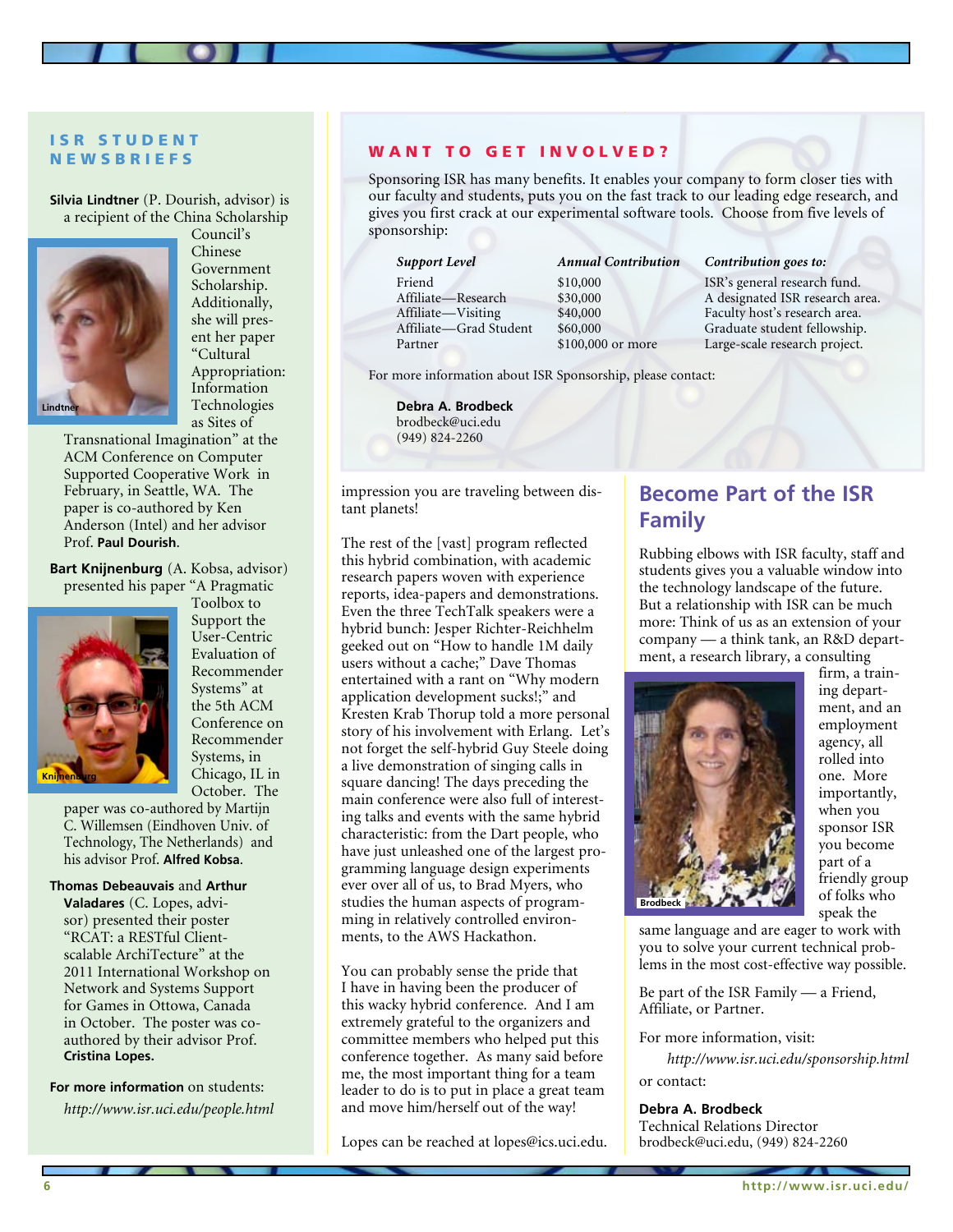

### A l u m ni P r ofile

# **Dr. Rohit Khare, 2003 graduate**

"Has it really been fifteen years?!," **Rohit Khare** exclaimed. "I first heard about Professor **Richard Taylor's** unique research team at UC Irvine in the mid-90's, from his students working at the World Wide Web Consortium — and that pretty much determined the course of my career ever since."

Indeed, within a few years the future Dr. Khare had moved from MIT to Irvine to enroll as a new graduate student, collaborated on several new research themes at ISR, and helped bring them to market as an entrepreneur. His first venture-backed startup, KnowNow, was a direct spinoff of his doctoral research; while his latest startup, Ångströ, was recently acquired by Google. In between, he helped re-launch CommerceNet as a research lab and incubator around the theme of decentralization, something he began investigating seriously in Prof. Taylor's research group and continues to drive his work today.

Centralized systems are easy to identify, since there's one person, one company, or one computer 'in charge.' Distributed systems make that model practical by sharing control across a network of machines, nowadays made popular as 'cloud' computing. Decentralized systems, by contrast, promise 'software that works the way society works:' acknowledging that in a peer-to-peer system, the best we can do is track what everyone else is doing and stop waiting for the "true" value for prices, inventories, contact information, and the like.

"Consider your humble 'little black

book,'" Dr. Khare offered by way of example. "You could jot it all down in a central Rolodex, but you probably distribute copies across your PC, your laptop, and your phone and then try to keep them all in sync." "In the real world, though, that contact info you stashed away may already be out of date. The really interesting data is your 'social graph,' and that lives in pieces on Facebook, LinkedIn, Google+ and lot of other sites where each of your hundreds of contacts are constantly updating their status," he explained.

His solution to that problem is what caught Google's eye as they were assembling the team behind Google+. Part of the reason they acquired Ångströ last Fall was its software for coping with the fact that people may have many relationships with overlapping communities on multiple social networks. "Rather than building yet another address book to trap your data, we decided to put users back in control by knitting together your existing social graph, on-the-fly," he added.

In the mid-90's, while working on Internet standards at W3C with Tim Berners-Lee and later at MCI with Vint Cerf, he kept running into some "deeply informed and deeply committed" graduate students from Prof. Taylor's group, including Dr. **Roy T. Fielding**, of HTTP, Apache, and REST fame and ISR Prof. **E. James Whitehead**, who helped extend the Web to support Distributed Authoring and Versioning (WebDAV). "I was impressed that there was a research group out there that took standards and protocol design at the application layer seriously," he recalled. So he began his studies in earnest by enrolling at the Bren School of Information and Computer Sciences at UC Irvine in 1997. As the past editor of the *World Wide Web Journal,* Khare had a broad knowledge of issues facing Web developers from fonts to payment protocols, so as Prof. Taylor recalls "It is hard to overstate what a challenge it was to keep Rohit focused!"

By 1998, he worked to help convene the Workshop on Internet-Scale Event Notification (WISEN) at UCI. He presented a survey of the field that covered dozens of new and established real-time update protocols in collaboration with Adam Rifkin, a colleague from his undergraduate days at Caltech.

Part of earning a graduate degree is learn-

### ISR STUDENT **NEWSBRIEFS**

**Leyna Cotran** (R. Taylor, advisor) presented her paper "Developing



Requirements in an Established Domain Using Tags and Metadata" at the Workshop on Requirements Engineering for Systems, Services, and

Systems-of-Systems at the Int'l Requirements Engineering Conf. in Trento, Italy in Sept. The paper was co-authored by her advisor ISR Director **Richard Taylor**.

**Benjamin Koehne** (D. Redmiles, advisor) interned at Microsoft Research



Asia in Beijing, China. With the HCI research group, he studied globally distributed teams that work across time zones. In a joint project between MSR Redmond and

MSRA Beijing, he investigated timeshifted collaboration practices using a novel conferencing tool.

**Kyle Strasser** presented a poster titled "CREST: Principled Foundations



for Decentralized Systems" at SPLASH 2011 in Oct. The poster was coauthored by Ph.D. students **Michael Gorlick**  and **Alegria Baquero** and their advisor

ISR Director **Richard Taylor**. Strasser also served as a SPLASH 2011 student volunteer.